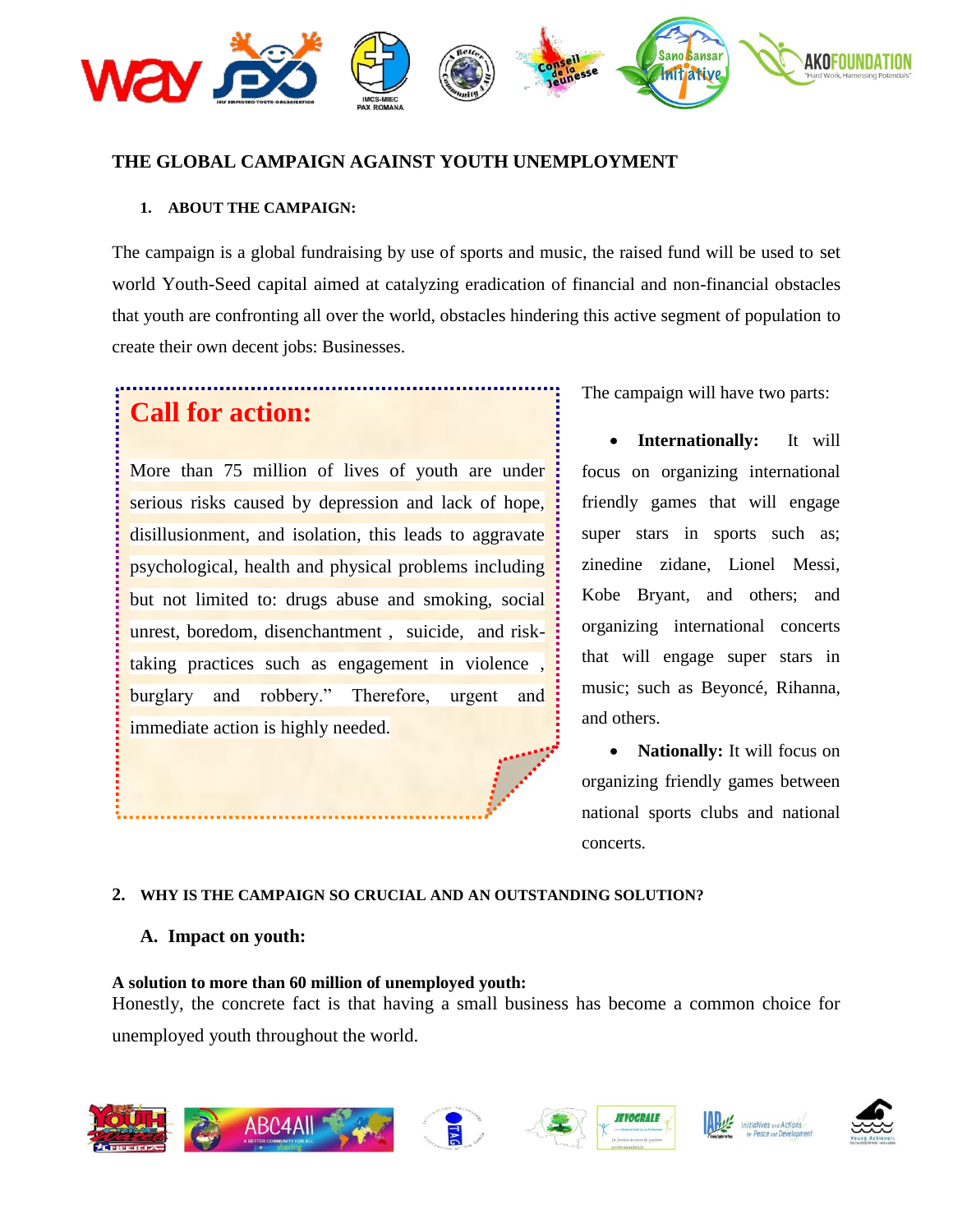In their research, Marilyn L. Kourilsky et al 2007 (*The Entrepreneur in Youth" An Untapped Resource for Economic Growth, Social entrepreneurship, and education*" shows that more than 80% of high school students are eager to be entrepreneurs. However, these youths are still facing serious financial and non-financial obstacles.

## **Long lasting psychological impact on youth:**

- It will spur youths to cope with letdowns, dazed barriers, see opportunities, and become toughies. A generation that is more anxious with making solutions instead of re-emphasizing difficulties.
- It will contribute in shaping a generation of youth that will ask how they could make something possible instead of looking for reasons for why something is impossible,
- It will bring a beacon of hope to a millions of youth who feel that the world does care,

# **B. Impact on MDGs:**

The campaign will have significant impact on MDGs goal 1, goal 6, and goal 8:

- The target 1A and B (*Halve the proportion of people living on less than \$1 a day and Achieve Decent Employment for Women, Men, and Young People)* will be addressed because, the campaign would help youth, including young men, and women to create their own decent jobs leading to self-reliance, and uplifting them from extreme poverty,
- Without employment, youth would be more exposed to HIV/AIDS: Young girls are prone to get involved in prostitution, and other related sex works. Young men are prone to take drugs, and alcohol leading to have non controlled sexual intercourses. Contrary, when young people are involved in work, they become busy, and get more hope for future to have good family, and enough wealthy. Therefore, this reduces a number of youth engaged in practices leading to HIV/AIDS contamination,
- MDG8: This project, has already attracted more than 78 organizations (international, regional, national and local) from more than 50 countries, therefore, this is evidence that it would result in a big global partnership committed on providing opportunities for growth and development.

A Better Community For All AD TRINGER COMMUNITY FOR ALL TRINGER COMMUNITY